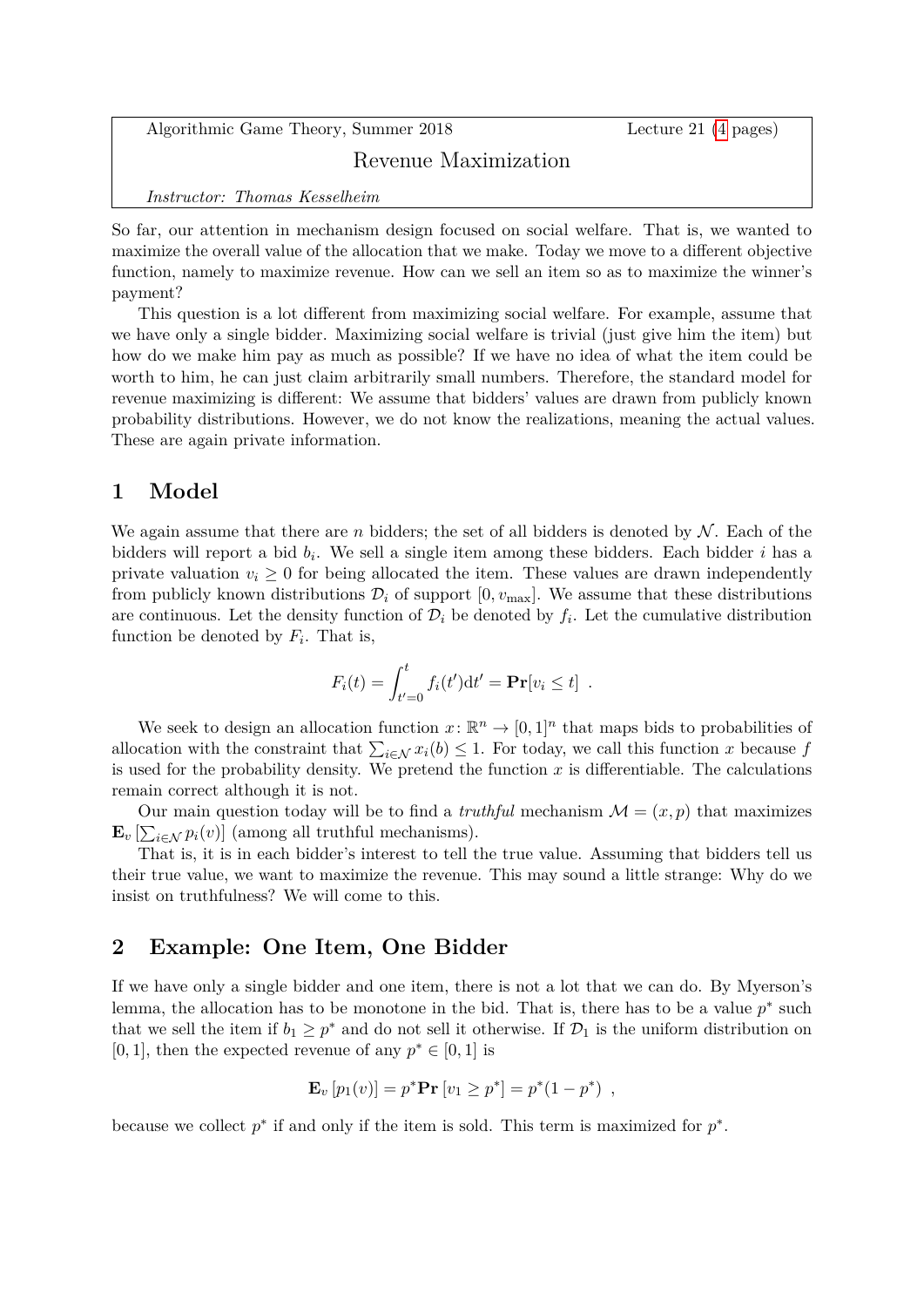#### **3 Properties of the Revenue**

Myerson's Lemma gives us a characterization what properties the functions *x* and *p* have to have. Namely, x has to be monotone and p follows the formula. These properties define the constraints of the optimization problem that we are solving, namely to find *x* and *p* so as to maximize  $\mathbf{E}_v \left[ \sum_{i \in \mathcal{N}} p_i(v) \right]$ .

We first consider the payment of a single bidder keeping the other bids  $b_{-i}$  fixed. For a fixed value *v<sup>i</sup>* , Myerson's Lemma tells us

$$
p_i(v_i, b_{-i}) = \int_{t=0}^{v_i} tx_i'(t, b_{-i}) dt .
$$

Taking the expectation over  $v_i$ , we get

$$
\mathbf{E}_{v_i} [p_i(v_i, b_{-i})] = \int_{v_i=0}^{v_{\text{max}}} f_i(v_i) p_i(v_i, b_{-i}) \, dv_i = \int_{v_i=0}^{v_{\text{max}}} f_i(v_i) \int_{t=0}^{v_i} t x'_i(t, b_{-i}) \, dt \, dv_i.
$$

Fubini's theorem tells us that we may switch the order of integration

$$
\int_{v_i=0}^{v_{\text{max}}} f_i(v_i) \int_{t=0}^{v_i} t x_i'(t, b_{-i}) dt dv_i = \int_{t=0}^{v_{\text{max}}} \left( \int_{v_i=t}^{v_{\text{max}}} f_i(v_i) dv_i \right) t x_i'(t, b_{-i}) dt = \int_{t=0}^{v_{\text{max}}} (1 - F_i(t)) t x_i'(t, b_{-i}) dt
$$

Now we do integration by parts: We differentiate  $(1 - F_i(t))t$  and get  $\frac{d}{dt}((1 - F_i(t))t)$  $-f_i(t)t + (1 - F_i(t))$ . We integrate  $x'_i(t, b_{-i})$ , for which  $\int x'_i(t, b_{-i}) dt = x_i(t, b_{-i})$ , so

$$
\int (1-F_i(t))tx_i'(t,b_{-i})dt = (1-F_i(t))tx_i(t,b_{-i}) - \int (-f_i(t)t + (1-F_i(t))) x_i(t,b_{-i})dt.
$$

Overall this gives us

$$
\int_{t=0}^{v_{\text{max}}} (1 - F_i(t)) t x_i'(t, b_{-i}) dt = \underbrace{[(1 - F_i(t)) t x_i(t, b_{-i})]_{t=0}^{v_{\text{max}}}}_{=0-0} - \int_{t=0}^{v_{\text{max}}} (-f_i(t) t + (1 - F_i(t))) x_i(t, b_{-i}) dt
$$
\n
$$
= \int_{t=0}^{v_{\text{max}}} (f_i(t) t - (1 - F_i(t))) x_i(t, b_{-i}) dt.
$$

We now define  $\varphi_i(t) = t - \frac{1 - F_i(t)}{f_i(t)}$  $\frac{f_i(t)}{f_i(t)}$  and rename *t* to *v*<sub>*i*</sub>. This way

$$
\mathbf{E}_{v_i} [p_i(v_i, b_{-i})] = \int_{v_i=0}^{v_{\text{max}}} f_i(v_i) \varphi_i(v_i) x_i(v_i, b_{-i}) \, dv_i = \mathbf{E}_{v_i} [\varphi_i(v_i) x_i(v_i, b_{-i})] .
$$

Now, we include the other bidders by assuming  $b_{-i} = v_{-i}$  (everybody bids truthfully) and taking the expectation over  $v_{-i}$ . Then we have

$$
\mathbf{E}_v[p_i(v)] = \mathbf{E}_v[\varphi_i(v_i)x_i(v)] .
$$

Taking the sum over all bidders and using linearity of expectation twice, we get

$$
\mathbf{E}_{v}\left[\sum_{i\in\mathcal{N}}p_{i}(v)\right]=\sum_{i\in\mathcal{N}}\mathbf{E}_{v}\left[p_{i}(v)\right]=\sum_{i\in\mathcal{N}}\mathbf{E}_{v}\left[\varphi_{i}(v_{i})x_{i}(v)\right]=\mathbf{E}_{v}\left[\sum_{i\in\mathcal{N}}\varphi_{i}(v_{i})x_{i}(v)\right].
$$

We observe that this problem looks a lot like the problem of maximizing social welfare. In this case, we would have to find an allocation function *x* that maximizes  $\sum_{i \in \mathcal{N}} v_i x_i(v)$ . This we know is easy by selecting the bidder with the highest bid. The function  $\sum_{i\in\mathcal{N}} \varphi_i(v_i) x_i(v)$  is called *virtual welfare* and each  $\varphi_i(v_i)$  is called *virtual value*.

<span id="page-1-0"></span>**Lemma 21.1.** Let  $\mathcal{M} = (x, p)$  be a truthful single-parameter mechanism, then the expected *revenue equals the expected virtual welfare. That is,*

$$
\mathbf{E}_{v}\left[\sum_{i\in\mathcal{N}}p_{i}(v)\right]=\mathbf{E}_{v}\left[\sum_{i\in\mathcal{N}}\varphi_{i}(v_{i})x_{i}(v)\right],\text{ where }\varphi_{i}(t)=t-\frac{1-F_{i}(t)}{f_{i}(t)}.
$$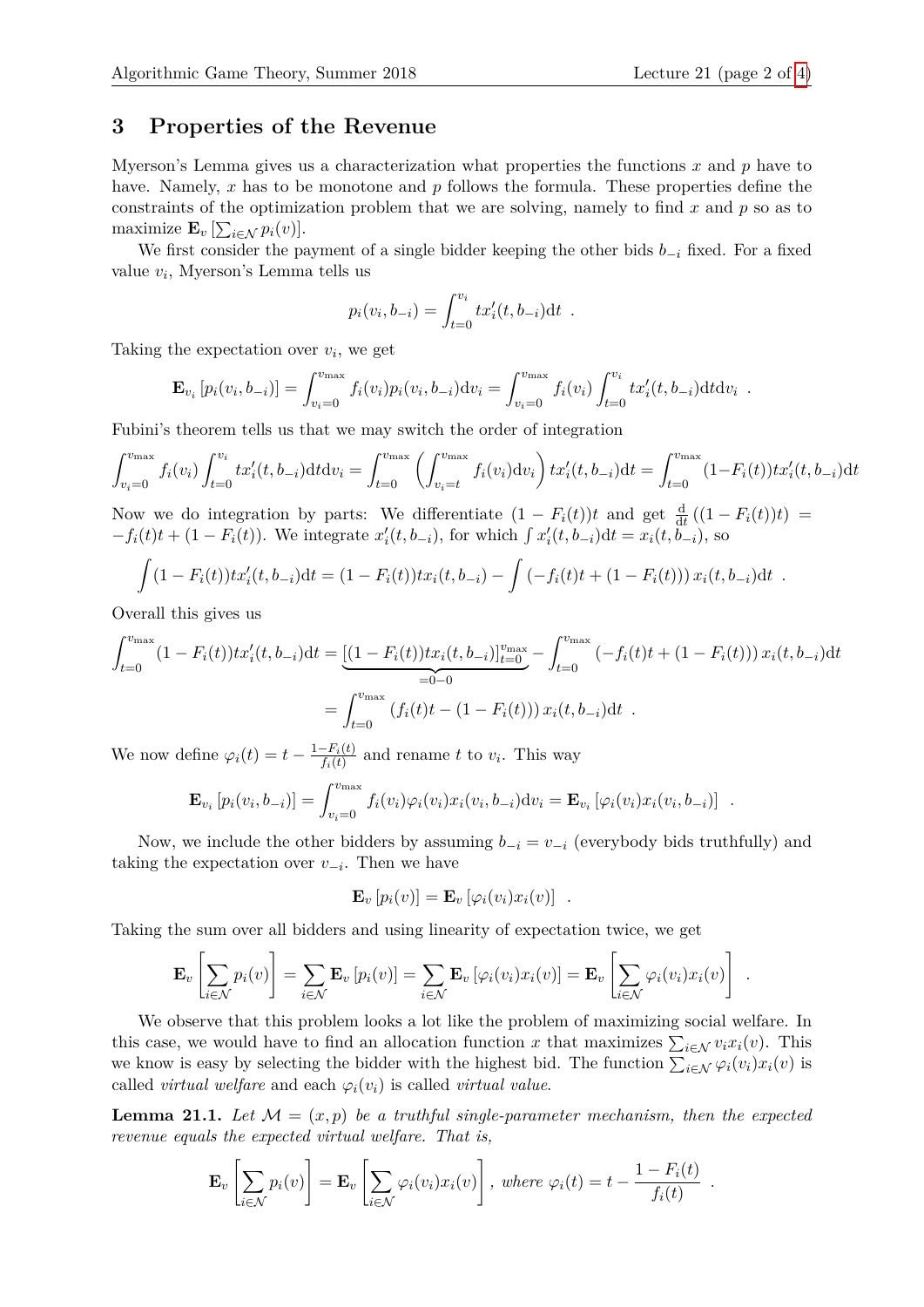### **4 Regular Distributions**

Lemma [21.1](#page-1-0) tells us that maximizing the revenue is the same problem as maximizing the virtual welfare. There is one thing that we have to keep in mind: The allocation rule *x* has to be monotone in the bids. Therefore selecting the bidder with the highest (reported) virtual value is not always guaranteed to be monotone. If it is, then by charging payments according to the formula we get truthful mechanism.

The shape of the function  $\varphi_i$  depends on the distribution  $\mathcal{D}_i$ .

**Definition 21.2.** *A distribution*  $\mathcal{D}_i$  *is* regular *if its associated virtual-value function*  $\varphi_i$  *is strictly increasing.*

You should be aware that the term *regular* is a little euphemistic. It is a reasonably strong assumption that often is not satisfied. Fortunately, however, there are enough positive examples.

**Definition 21.3.** Define the virtual-welfare maximizing mechanism by allocation rule  $x^*$  that *on input b maximizes*  $\sum_{i \in \mathcal{N}} \varphi_i(b_i) x_i^*$  and payments according to Myerson's lemma.

**Theorem 21.4.** *If all bidders' distributions are regular, the virtual-welfare maximizing mechanism is truthful. Furthermore, it maximizes expected revenue among all truthful mechanisms.*

*Proof.* The allocation rule  $x^*$  is monotone if the distributions are regular. So it remains to show revenue optimality. Let  $\mathcal{M} = (x, p)$  be an arbitrary truthful mechanism. Let  $p^*$  be the unique payment function according to Myerson's lemma that makes  $(x^*, p^*)$  truthful.

By Lemma [21.1,](#page-1-0) we have

$$
\mathbf{E}_{v}\left[\sum_{i\in\mathcal{N}}p_{i}(v)\right] = \mathbf{E}_{v}\left[\sum_{i\in\mathcal{N}}\varphi_{i}(v_{i})x_{i}(v)\right] \quad \text{and} \quad \mathbf{E}_{v}\left[\sum_{i\in\mathcal{N}}p_{i}^{*}(v)\right] = \mathbf{E}_{v}\left[\sum_{i\in\mathcal{N}}\varphi_{i}(v_{i})x_{i}^{*}(v)\right] .
$$

Furthermore  $\varphi_i(v_i)x_i^*(v) \geq \varphi_i(v_i)x_i(v)$  for any *v* by the definition of  $x^*$ . Taking the expectation on both sides, this implies  $\mathbf{E}_v \left[ \sum_{i \in \mathcal{N}} p_i^*(v) \right] \ge \mathbf{E}_v \left[ \sum_{i \in \mathcal{N}} p_i(v) \right]$ .  $\Box$ 

Now, what does it mean to maximize virtual welfare? If we sell a single item, the answer is surprisingly simple.

**Lemma 21.5.** *In the case of a single-item auction, virtual welfare is maximized by assigning the item to the bidder of the highest reported virtual value if this value is positive. Otherwise the item is left unallocated.*

*Proof.* Consider any valuation profile *v* and any allocation  $x(v)$ . If  $\max_{i \in \mathcal{N}} \varphi_i(v_i) \geq 0$  and  $\sum_{i \in \mathcal{N}} x_i(v) \leq 1$ , then

$$
\sum_{i \in \mathcal{N}} \varphi_i(v_i) x_i(v) \leq \max_{i \in \mathcal{N}} \varphi_i(v_i) ,
$$

which is exactly the virtual welfare of the above allocation rule. If  $\max_{i \in \mathcal{N}} \varphi_i(v_i) \leq 0$ , then

$$
\sum_{i\in\mathcal{N}}\varphi_i(v_i)x_i(v)\leq 0,
$$

which is also the virtual welfare of the above allocation rule. So, in either case, the allocation has maximum virtual welfare.  $\Box$ 

**Example 21.6.** *Consider the case that*  $v_1$  *is drawn from the uniform distribution on* [0, 1]*,*  $v_2$ *is drawn from the uniform distribution on* [0*,* 2]*. This way*

$$
f_1(v_1) = 1 \t F_1(v_1) = v_1 \t \varphi_1(v_1) = v_1 - \frac{1 - v_1}{1} = 2v_1 - 1 \t \text{for } v_1 \in [0, 1]
$$
  

$$
f_2(v_2) = \frac{1}{2} \t F_2(v_2) = \frac{1}{2}v_2 \t \varphi_2(v_2) = v_2 - \frac{1 - \frac{v_2}{2}}{\frac{1}{2}} = 2v_2 - 2 \t \text{for } v_2 \in [0, 2]
$$

2